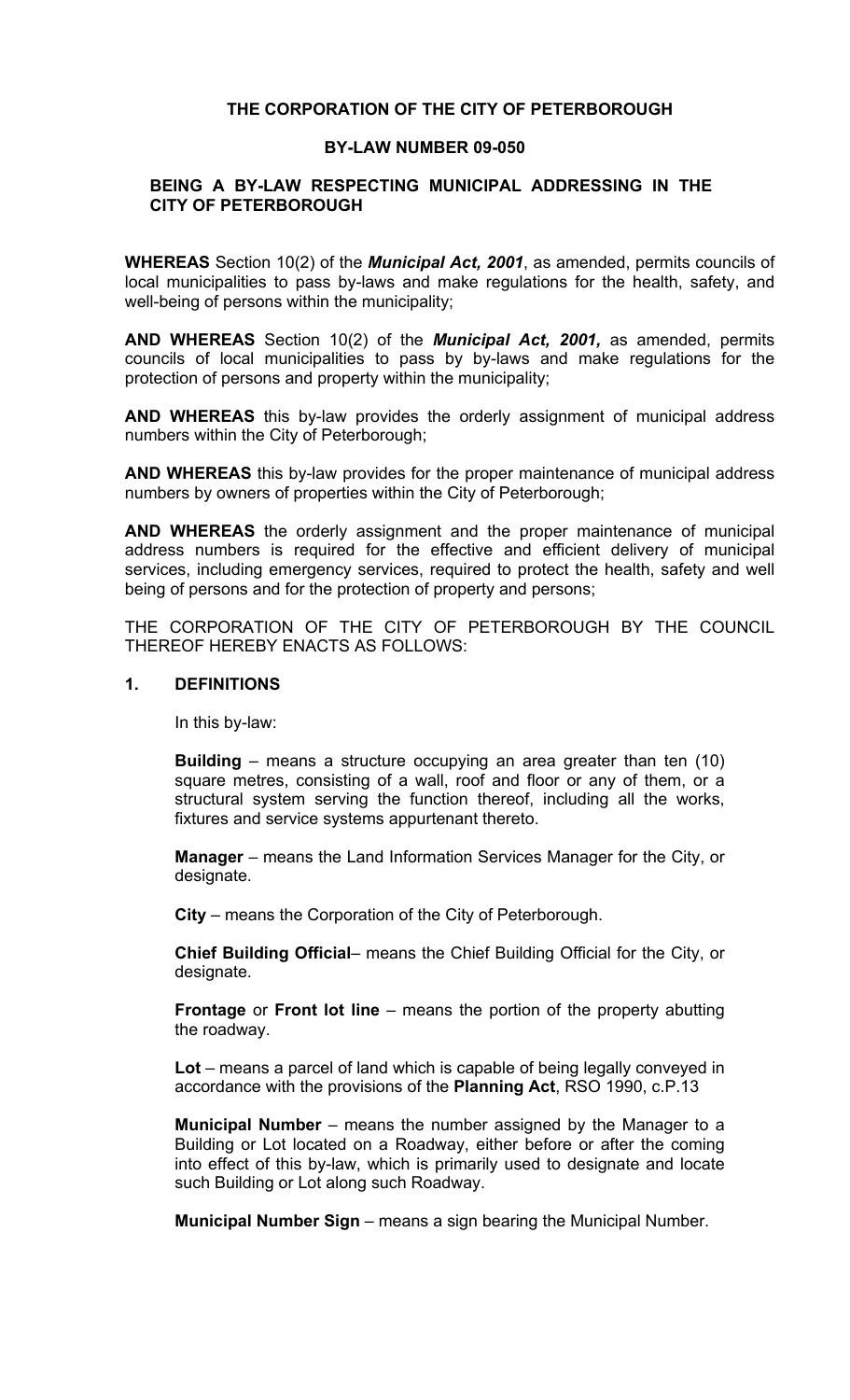**Owner** – means, as the context requires, the registered owner, condominium corporation, assessed owner, occupant, tenant, person who for the time being manages or receives the rent for the property whether on his/her own account or as an agent or trustee or on account of any other person.

**Roadway** – means the private or public thoroughfare for the passage of vehicles with reference to which the Building is assigned a Municipal Number.

**Unit** – means a separately rentable area within a Building.

# **2. ASSIGMENT OF MUNICIPAL NUMBERS**

The Manager shall assign and thereafter maintain a system for assigning sequential Municipal Numbers to Buildings or Lots within the City in reference to Roadways.

# **3. POSTING OF MUNICIPAL NUMBERS**

Every Owner shall ensure that a Municipal Number is posted on a Building, signpost or fixed object in accordance with the applicable standards prescribed in this by-law.

## **4. STANDARDS FOR MUNICIPAL NUMBER SIGNS**

- a) Every Municipal Number Sign shall be made from durable waterproof material, and bear numbers or characters not less than 76 mm (3 inches) in height in a contrasting colour to the background and be located facing the Roadway in a manner that the Municipal Number is clearly visible from the Roadway.
- b) Where the Building to be numbered is 15.2 m (50 feet) or more from the Front lot line, a Municipal Number Sign shall be posted on a signpost or other fixed object near the driveway and within 1.0 m (3 feet) of the property line at a height between 1.2 m and 1.8 m (4- 6 feet) above grade level, or in such other location as is approved by the Chief Building Official.
- c) Where the Building to be numbered is less than 15.2 m (50 feet) from the Front lot line, the Municipal Number Sign shall be affixed to the portion of the Building or displayed over the garage fronting on the Roadway or on a signpost or other fixed object located between the Building and the front lot line, and not placed or displayed higher than the first storey of the Building or garage or in such other location as is approved by the Chief Building Official.
- d) Where, in the opinion of the Chief Building Official, additional signage is required to identify a Building or property abutting more than one street, the Chief Building Official shall provide thirty (30) days written notice to the Owner that additional signage is required, and in default of the Owner erecting such signage, the City may erect a Municipal Sign in accordance with the provisions of Section 5 of this by-law.
- e) The Municipal Number shall be displayed in numeral form (e.g. 116) and not written form (e.g. One Hundred and Sixteen).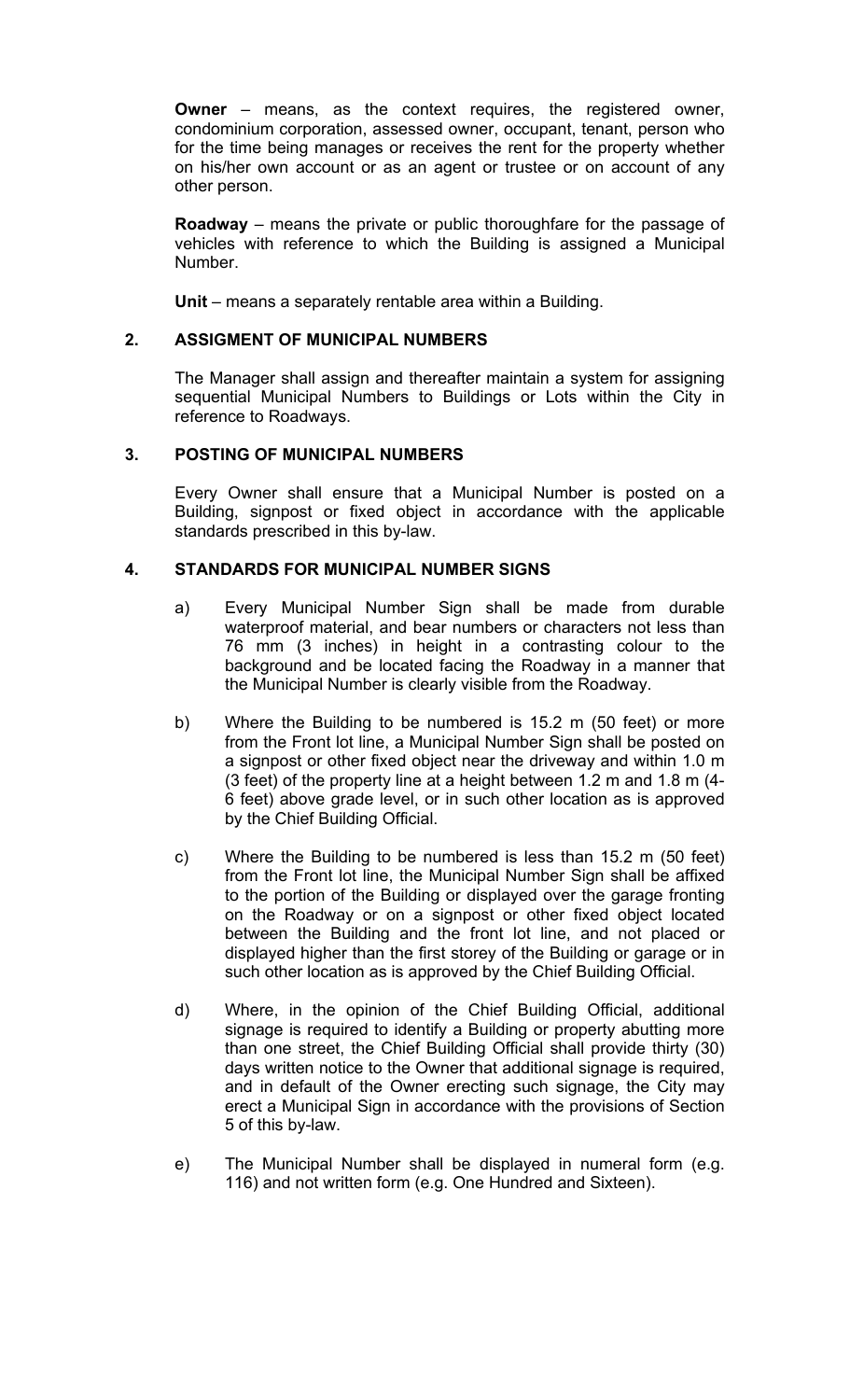# **5. WORK PERFORMED BY THE CITY**

Where an Owner has failed to install a Municipal Number Sign in compliance with the standards set out in this by-law, or to repair or replace a Municipal Number Sign that has been damaged, removed, stolen, or is missing or incorrectly placed, the City may erect, repair or replace the Municipal Number Sign and the associated expense may be recovered from either the Owner of the Lot or Building or any person responsible for the cause of damage, obstruction of visibility or loss of legibility, and said expense may be collected from the Owner in the same manner as taxes.

### **6. PROHIBITIONS**

No Person shall:

- a) Fail to post or erect a Municipal Number Sign at each primary entrance to a building, and, if applicable, at each entrance to each Unit;
- b) Post a number, other than the Municipal Number, on a Building or on a Municipal Number Sign;
- c) Post or erect a Municipal Number Sign other than in accordance with the provisions of this by-law;
- d) Cause or permit the construction of a Building until a Municipal Number has been assigned to the Building and a Municipal Number Sign has been posted on the Lot;
- e) Cause or permit a Municipal Number Sign to be obstructed or defaced;
- f) Fail to maintain a Municipal Number Sign in a legible condition; or
- g) Remove a Municipal Number Sign, other than as may be strictly necessary for the immediate repair or replacement of the Municipal Number Sign.

### **7. SEVERABLITY**

Should any section, subsection, clause or provision of this by-law be declared by a Court of competent jurisdiction to be invalid, the remainder of the by-law shall remain effect, save and except for the part declared to be invalid.

### **8. OFFENCE**

Any person who contravenes this by-law is guilty of an offence and, upon conviction, is liable to a fine or penalty as provided for in the *Provincial Offences Act*, as amended.

### **9. SHORT TITLE**

This By-law may be cited as the "Municipal Addressing By-law".